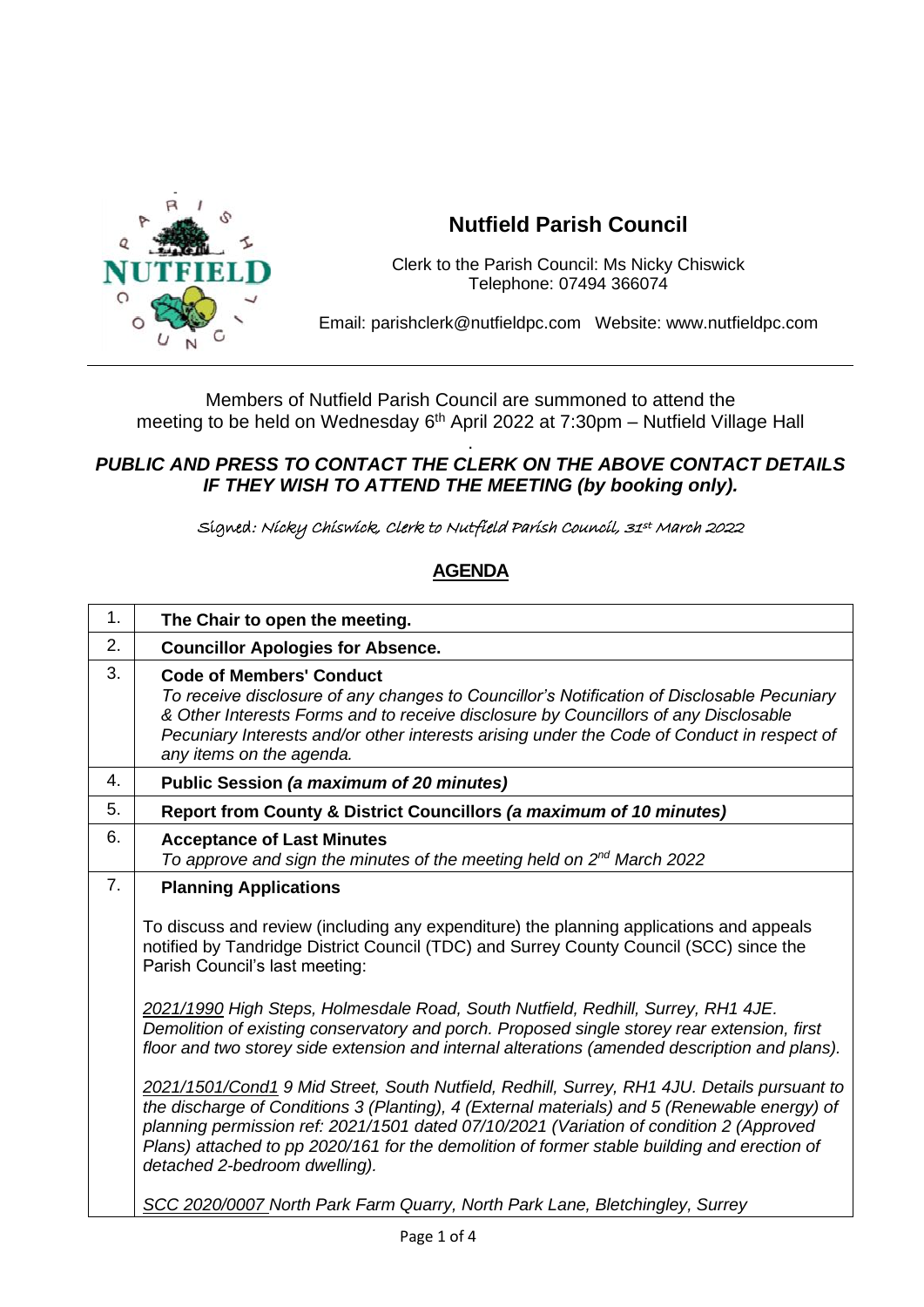|     | RH9 8ND; land north east of Pendell Farm, Pendell Road, Bletchingley, RH1 4QH, Mercers<br>East Quarry, Bletchingley Road, Merstham, Redhill; and land north west of Brewerstreet<br>Farm, Brewer Street, Bletchingley, Redhill, RH1 4QP.; Extraction of silica sand from land<br>north west of Brewerstreet Farm; the continued extraction from land known as Pendell Farm<br>Quarry and North Park Farm Quarry; retention of a silica sand processing plant and ancillary<br>structures at North Park Farm Quarry including stockpiling and storage areas, water and<br>tailings pipelines, water treatment and holding lagoons<br>and the haul road; retention of the conveyor and access tracks; continued temporary<br>diversions of public footpaths 160, 161, 162 and 163 (parts) and public bridleways 142 and<br>148 (parts) and the continued stopping up of footpath 121 and 143 (parts); diversion of an<br>unnamed brook along the boundary of land known as Pendell Farm Quarry and land north<br>east of Brewerstreet Farm; with associated landscaping and woodland planting; and<br>restoration and aftercare to agriculture and nature conservation.<br><b>Re-Consultation</b> |
|-----|-------------------------------------------------------------------------------------------------------------------------------------------------------------------------------------------------------------------------------------------------------------------------------------------------------------------------------------------------------------------------------------------------------------------------------------------------------------------------------------------------------------------------------------------------------------------------------------------------------------------------------------------------------------------------------------------------------------------------------------------------------------------------------------------------------------------------------------------------------------------------------------------------------------------------------------------------------------------------------------------------------------------------------------------------------------------------------------------------------------------------------------------------------------------------------------------------|
|     | APP/M3645/C/19/3239288 (application TA/2-18/49 & TA/2019/1524) Land at Swallows End,<br>Crab Hill Lane, South Nutfield, RH1 5PG and APP/M3645/X/20/3263603 (application<br>Swallows End, Crab Hill Lane, South Nutfield RH1 5PG. Stationing of a mobile home<br>(Certificate of Lawful Development for a Proposed Use or Development)<br>Going to public enquiry                                                                                                                                                                                                                                                                                                                                                                                                                                                                                                                                                                                                                                                                                                                                                                                                                                |
|     | APP/M3645/W/20/3252200 (application TA/2019/1584) Land Off Green Lane, Outwood,<br>Redhill, RH1 5QR<br>Awaiting date for hearing - TDC checking                                                                                                                                                                                                                                                                                                                                                                                                                                                                                                                                                                                                                                                                                                                                                                                                                                                                                                                                                                                                                                                 |
|     | 2021/0170 - Pendell Transit Camp, Land off Merstham Road, Merstham, Surrey -<br>$\bullet$<br>Use of the land as a ten-pitch transit site for the Gypsy, Roma and Traveller<br>community, including the erection of amenity blocks and site manager's office,<br>creation of a vehicular access, landscaping, parking and refuse storage and<br>associated works. Letter received from SCC                                                                                                                                                                                                                                                                                                                                                                                                                                                                                                                                                                                                                                                                                                                                                                                                       |
| 8.  | Reports from The Clerk - To include, where appropriate, discussions and agreement<br>of the next steps and expenditure in respect of:<br>1. Parish Assembly speaker - April 9 <sup>th</sup> 2022 - Chair and Clerk report and presentation<br>2. Community awards scheme<br>NALC Smaller Councils Committee – request for feedback<br>3.<br><b>Litter Pick</b><br>4.<br>Credit card machine<br>5.<br>AGAR Audit 2021 2022 notice receive<br>6.<br>2020 2021 internal audit booked May 18th<br>7.<br>Fire and Evacuation plan - Village Hall<br>8.<br>Other correspondence<br>9.                                                                                                                                                                                                                                                                                                                                                                                                                                                                                                                                                                                                                 |
| 9.  | <b>Local Transport</b><br>Councillors to discuss issues (including any consultations) relating to local transport,<br>including airports, and agree a course of action and, if appropriate, any related expenditure.<br>RACC - NPC relationship with the aerodrome<br>$\overline{\phantom{0}}$<br>Route 4 Engagement Presentation and stakeholder feedback form<br><b>Gatwick in Touch letter</b>                                                                                                                                                                                                                                                                                                                                                                                                                                                                                                                                                                                                                                                                                                                                                                                               |
| 10. | <b>Finance</b><br>1. Clerk to provide details of the NPC bank balances including CIL summary and Bank<br>Reconciliation.<br>2. Present Cemetery income/expenditure to date<br>3. Cemetery Business rate for 2021/2022<br>4. Insurance 2022/2023 renewal date – we are in year 3 of three-year plan<br>To note that Village Hall costs have increased<br>5.                                                                                                                                                                                                                                                                                                                                                                                                                                                                                                                                                                                                                                                                                                                                                                                                                                      |

Page 2 of 4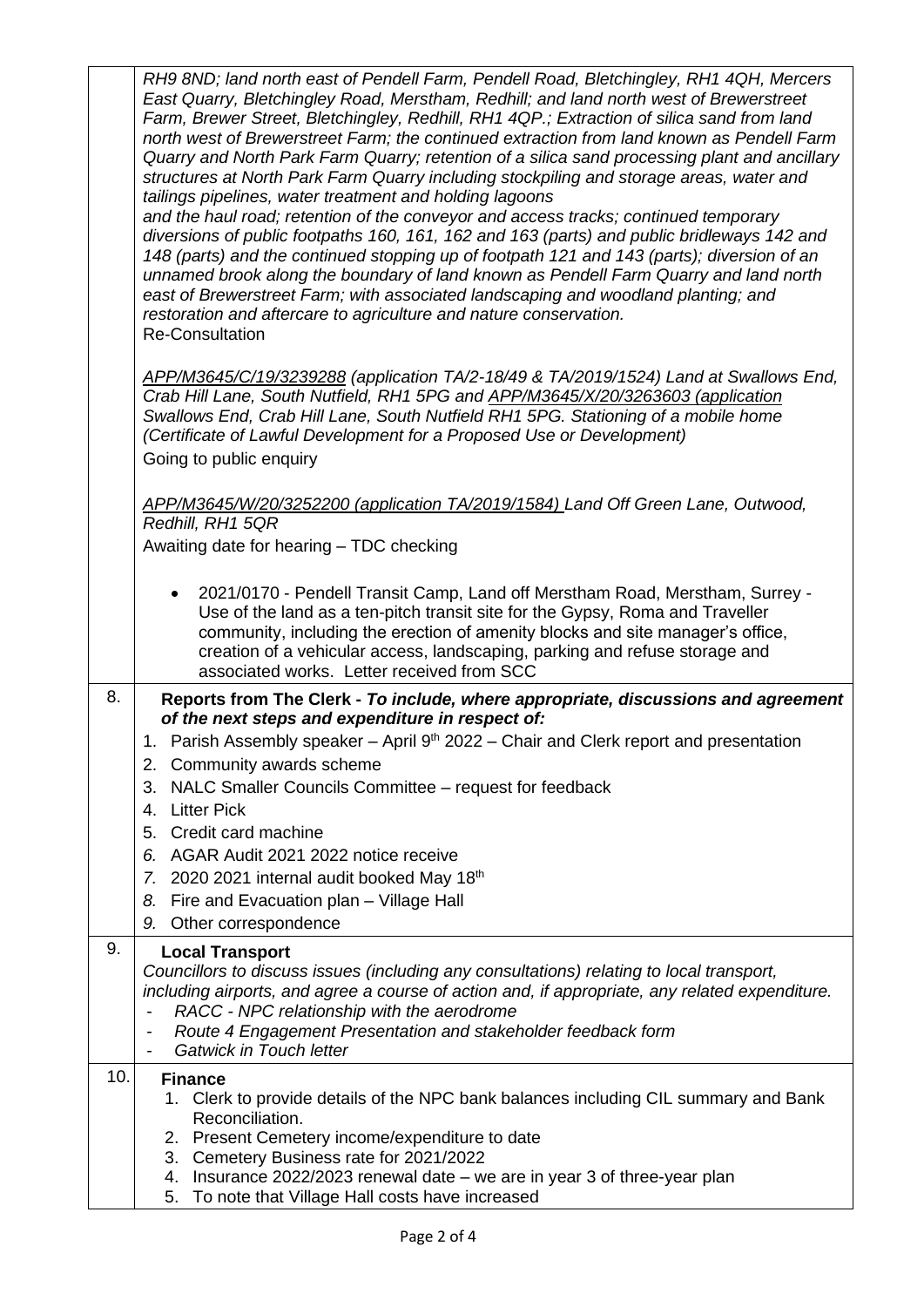|     | 6. To note the change in XLN tariff                                                                    |
|-----|--------------------------------------------------------------------------------------------------------|
|     | 7. SE water invoice for allotments and cemetery (March - 2022 to January 2023)                         |
|     | 8. Food Box/COVID-19 Grant update                                                                      |
| 11. | <b>Police Update</b>                                                                                   |
|     | a) Police update                                                                                       |
|     | b) CCTV - To update on progress                                                                        |
| 12. | <b>Community Events</b>                                                                                |
|     | <b>Fireworks</b>                                                                                       |
|     | Finance/accounts review                                                                                |
|     | <b>WE MEET AGAIN'</b>                                                                                  |
|     | Any updates or spend required                                                                          |
|     | Jubilee Coin – present and approve spend if necessary                                                  |
|     | Finance Overview and to approve of shortfall in income vs outgoings if necessary                       |
|     | Review - Insurance and RA requirements.                                                                |
| 13. | <b>Grant Applications</b>                                                                              |
|     | Councillors to consider any applications received and, if appropriate, approve donation(s).            |
| 14. | <b>Working Groups</b>                                                                                  |
|     | Councillors to review and discuss the reports from each Working Group and, where                       |
|     | appropriate, to agree actions and expenditure.                                                         |
|     | 1. Highways                                                                                            |
|     | a. Review 'Highways Report'<br>b. A25 Cleanliness                                                      |
|     | c. Grit Bins                                                                                           |
|     | d. 20 is plenty                                                                                        |
|     | e. TAG meeting minutes                                                                                 |
|     | 2. Staffing - Update from staffing working group                                                       |
|     | 3. Communication<br>Newsletter 2021/2022 – approval and to go to print.                                |
|     | 4. Cemetery - Update on the Cemetery Working Group report, discuss findings and                        |
|     | agree expenditure on proposals where necessary.                                                        |
|     | - To discuss signage for the cemetery including planning permission                                    |
|     | - Solar gates<br>- Compost heap                                                                        |
|     | - Access from Pimlico Cottages                                                                         |
|     | - Wednesday 27th April, we need the leaflets and helper by 9 am on that day                            |
|     | - To discuss a plot (to be discussed in Sub-Section 2)                                                 |
| 15. | Groundworks, land, and tree management (including cemeteries, allotments, jubilee                      |
|     | fields, The Triangle and 'village green')                                                              |
|     | To review and, if appropriate, approve expenditure.                                                    |
|     | Tree planting Day - March 5th -<br>a)<br>b) Allotment – request for BBQ with friends                   |
|     | Allotment key and lock<br>C)                                                                           |
|     | Communication received on Triangle wood<br>d)                                                          |
|     | e) Surrey Hills Boundary - review                                                                      |
|     | Allotment fees (2021 2022) response update<br>f)                                                       |
| 16. | Events (public) And Meetings of Outside Bodies (other than transport groups)                           |
|     | Councillors to approve, as appropriate, attendees and any related expenditure in respect of<br>events. |
|     | Biffa - Tour and Meeting - Tuesday 10th May 2022 at 16:00.                                             |
|     | Biffa - Meeting - Wednesday 14th September 2022 at 17:00                                               |
| 17. | <b>Monthly News Article</b>                                                                            |
|     | a. Link/web monthly news article topics to be discussed and decided upon.                              |